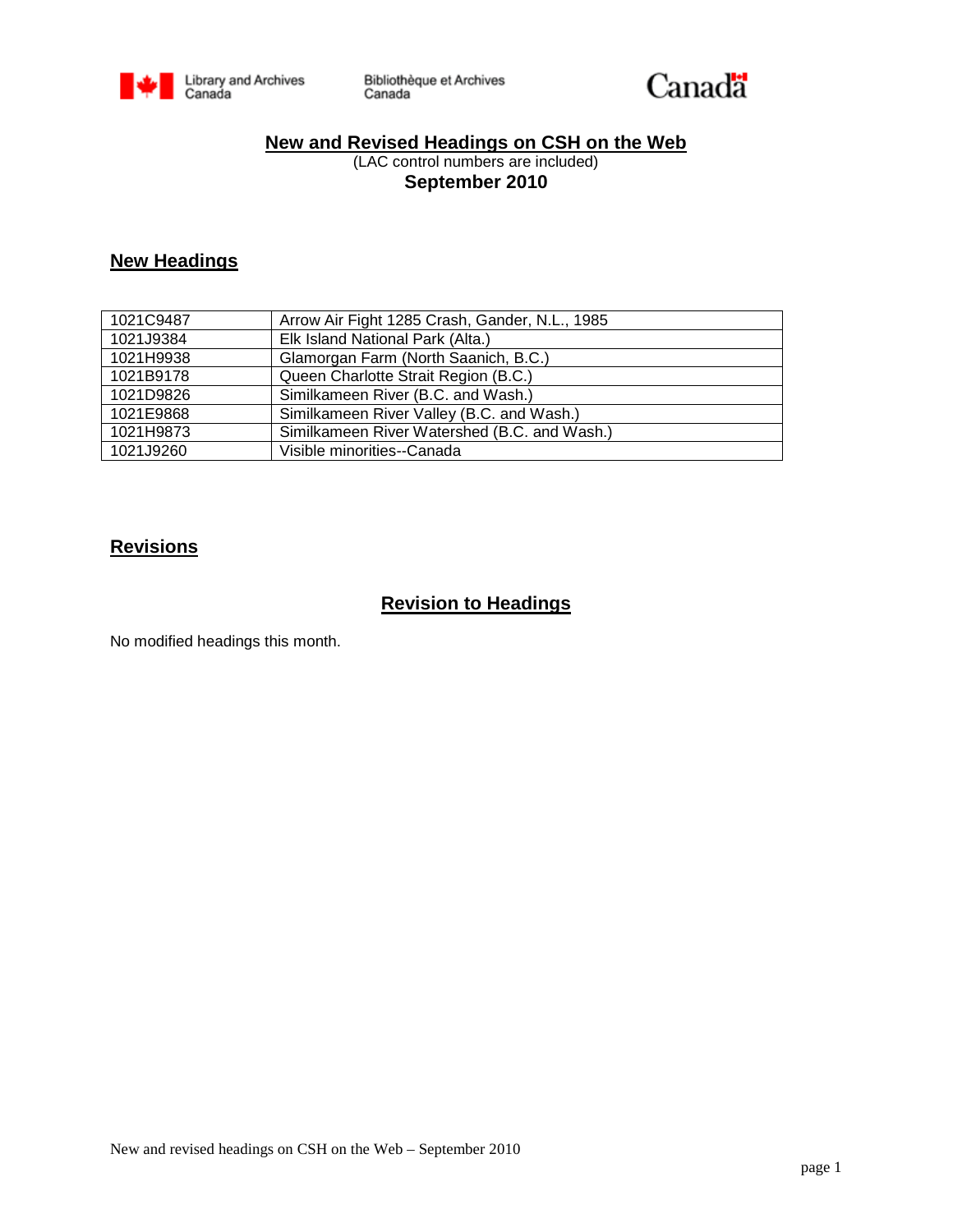# **Revision only to References and/or Notes**

| 1002G1713 | Aircraft accidents--Canada                                       |
|-----------|------------------------------------------------------------------|
| 0200L0016 | Banff National Park (Alta.)                                      |
| 1021H9059 | Bessborough Armoury (Vancouver, B.C.)                            |
| 0200A0945 | Canada--Population--Ethnic groups                                |
| 0200J3564 | Coasts--Canada                                                   |
| 1002E1758 | Cooking, Canadian--Alberta style                                 |
| 1002D1759 | Cooking, Canadian--British Columbia style                        |
| 0200H4782 | Cooking, Canadian--Manitoba style                                |
| 0200A4053 | Cooking, Canadian--Maritime style                                |
| 1002L1760 | Cooking, Canadian--New Brunswick style                           |
| 0200D4425 | Cooking, Canadian--Nova Scotia style                             |
| 1009D9731 | Cooking, Canadian--Nunavut style                                 |
| 0200L4860 | Cooking, Canadian--Ontario style                                 |
| 0200D0748 | Cooking, Canadian--Prairie style                                 |
| 0200L4054 | Cooking, Canadian--Prince Edward Island style                    |
| 0200G4783 | Cooking, Canadian--Saskatchewan style                            |
| 0200K4055 | Cooking, Canadian--Yukon style                                   |
| 1013E4447 | Farms--Canada                                                    |
| 0200C3144 | Governmental investigations--Canada                              |
| 1011A2056 | Haida Gwaii (B.C.)                                               |
| 0200G3280 | Indians of North America--Education--Canada                      |
| 1018J9442 | Langara Island (B.C.)                                            |
| 0200F1637 | Minorities--Canada                                               |
| 1021C7298 | Moresby Island (Skeena-Queen Charlotte, B.C.)                    |
| 0200C1702 | National parks and reserves--Canada                              |
| 0200B1746 | New Brunswick--Politics and government                           |
| 0200A1747 | New Brunswick--Politics and government--1784-1867                |
| 0200F1750 | New Brunswick--Politics and government--1867-                    |
| 0200K1749 | New Brunswick--Politics and government--1867-1908                |
| 0200D1752 | New Brunswick--Politics and government--1908-1925                |
| 0200C1753 | New Brunswick--Politics and government--1925-1952                |
| 0200B1754 | New Brunswick--Politics and government--1952-1970                |
| 1001B9888 | New Brunswick--Politics and government--1970-1987                |
| 1007K6612 | New Brunswick--Politics and government--1987-1999                |
| 0200L1748 | New Brunswick--Politics and government--19 <sup>th</sup> century |
| 0200E1751 | New Brunswick--Politics and government--20 <sup>th</sup> century |
| 1007L6611 | New Brunswick--Politics and government--21 <sup>st</sup> century |
| 0200K1870 | Nova Scotia--Politics and government--To 1784                    |
| 1012J7560 | Province House (Charlottetown, P.E.I.)                           |
| 1012E7572 | Province House National Historic Site (Charlottetown, P.E.I.)    |
| 1019F0524 | Queen Charlotte Sound (B.C.)                                     |
| 1011J9533 | Queen Charlotte Strait (B.C.)                                    |
| 0200C0188 | Rivers--Canada                                                   |
| 1017H1765 | Rogers Pass National Historic Site (B.C.)                        |
| 1020G7213 | Torngat Mountains National Park (N.L.)                           |
| 0200C3772 | Valleys--Canada                                                  |
| 1011H5792 | Watersheds--Canada                                               |
| 1009A9734 | Waterton Lakes National Park (Alta.)                             |
| 1007B5117 | Wood Buffalo National Park (Alta. and N.W.T.)                    |